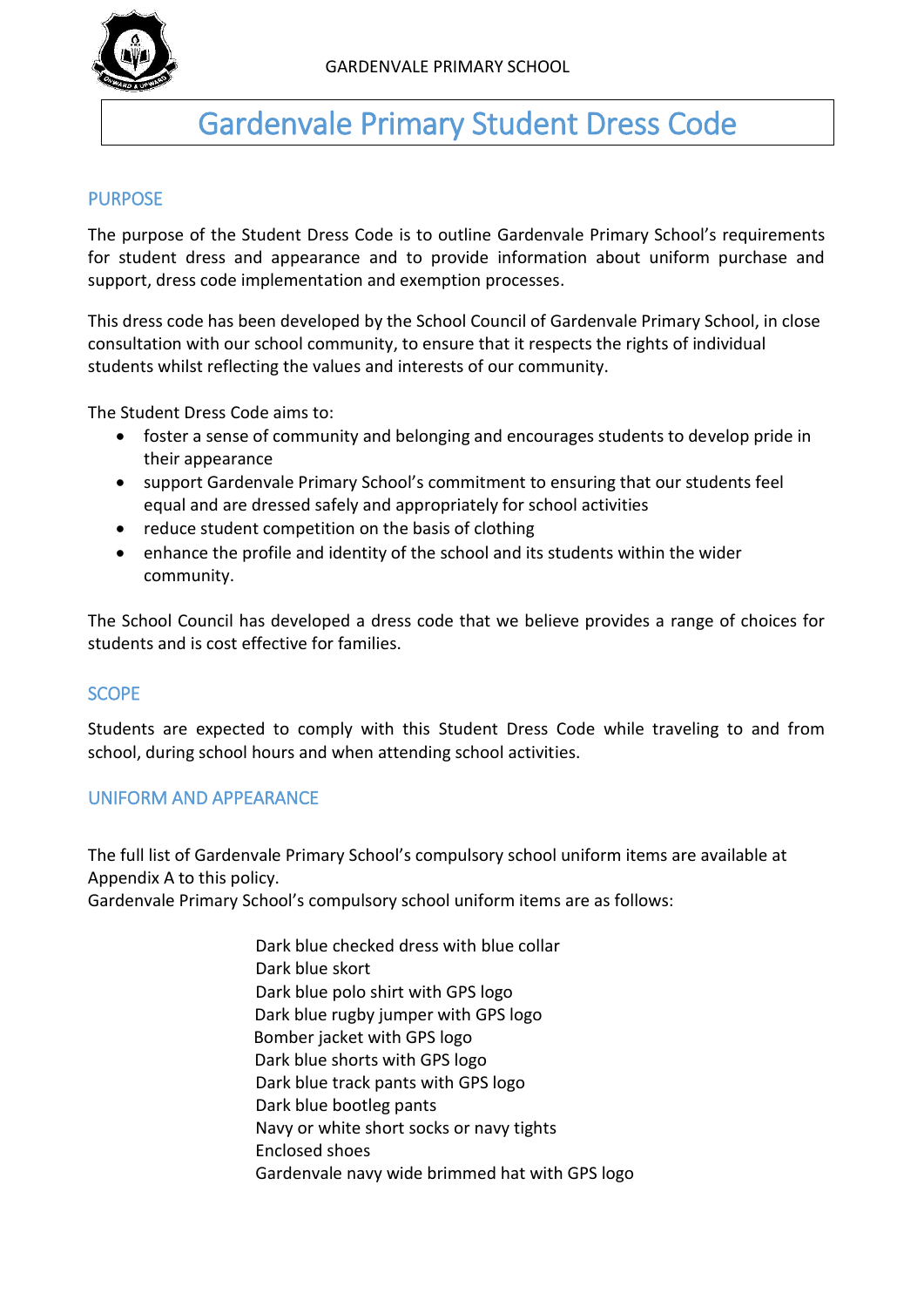

- The Gardenvale Primary School schoolbag and book bag are part of the school uniform.
- A dark blue raincoat is available if required.
- Optional: bike shorts to wear under uniform. Not visible under hem line.
- Year 6 students may wear the specially designed 'Year 6 Windcheater'
- All students may wear the specially designed School Musical Production Windcheater.
- Students travelling to Japan may wear the Japanese tour jackets for one month prior to the tour.
- Gardenvale Primary School sports' uniform may be worn by interschool sports teams.

## **General appearance**

While at school, travelling to or from school or participating in school activities, Gardenvale Primary School students must comply with the following:

- Uniforms must be clean and in good repair
- Uniforms must be clearly marked with the owner's name
- Additional layers of clothing may be worn underneath the uniform for added warmth, provided these undergarments are completely hidden.

#### **Jewellery and cosmetics**

Students are not permitted to wear decorative jewellery to school. Stud earrings and sleepers worn in the ears, and watches, are the only acceptable jewellery.

Cosmetics may not be worn at school. Only clear nail polish is permitted.

#### **Hair and Sun safety**

Shoulder length or longer hair is to be tied back to help restrict the spread of lice and for student safety.

School uniform hats must be worn outside from mid-August (exact date to be set by the school annually) to 30 April consistent with our Sunsmart Policy and on any other day prescribed by the school. School uniform hats may also be worn outside of this time period, by parents/carers or student choice.

Hats are not to be worn inside.

Students are permitted to wear sunglasses during outdoor activities. Sunglasses should be closefitting, wrap-around that meet the Australian Standards 1067 and cover as much of the eye area as possible.

# PURCHASE OF UNIFORMS

Uniforms can be purchased from the PWS shop or online.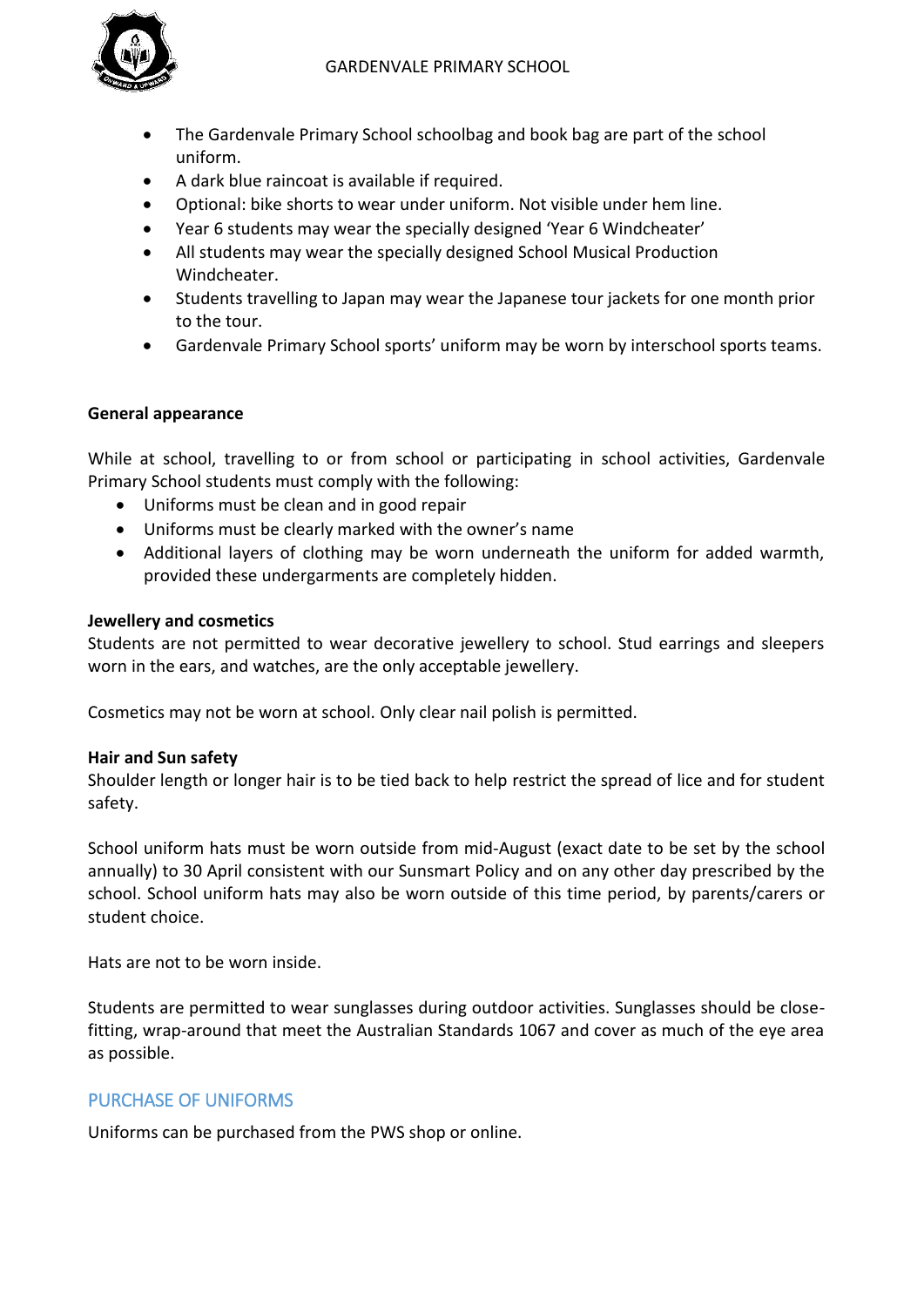

Quality second hand uniforms will be made available for sale through the Second Hand Uniform Shop and advertised via the school newsletter and COMPASS.

Parents will be encouraged to donate good quality second hand uniforms to the Second Hand Uniform Shop which is operated by the Parents' Association.

# **Support for families experiencing difficulty**

Please contact the principal or assistant principal to discuss support that we may be able to provide to families experiencing difficulty meeting uniform costs, including information about eligibility for uniform support through State Schools' Relief. Further information about State Schools' Relief is also available on their website: [htps://www.ssr.net.au/](https://www.ssr.net.au/)

Gardenvale Primary School also has second hand uniforms available to families to buy at a minimum cost.

# IMPLEMENTATION

Gardenvale Primary School will ensure that this Student Dress Code is communicated to all families and students through our website, COMPASS, the enrolment pack and the Prep Information Evening.

We will assist students who may be experiencing difficulties complying with this policy where possible.

If a student is out of school uniform or otherwise breaches the Student Dress Code on a recurring basis, a note will be provided to the student and parents by the classroom teacher. If noncompliance with the dress code becomes a continued occurrence, the principal/assistant principal will be informed and a phone call home may be required. In this event, the school will continue to work with the student and family to support compliance.

Measures taken by Gardenvale Primary School to address concerns about student noncompliance with the Student Dress Code will also be addressed in accordance with our Student Wellbeing and Engagement Policy.

# **EXEMPTIONS TO STUDENT DRESS CODE**

We recognise that there may be situations where the application of this dress code may affect students unequally.

Students and their parents/carers may apply either in writing or in person to the Principal for an exemption to this Student Dress Code if:

- an aspect of this code prevents the student from complying with a requirement of their religious, ethnic or cultural beliefs or background
- the student has a particular disability or health condition that requires a departure from the dress code
- the student or their parents/carers can demonstrate particular economic hardship that prevents them from complying with the dress code.

When the principal receives a request for an exemption, they will: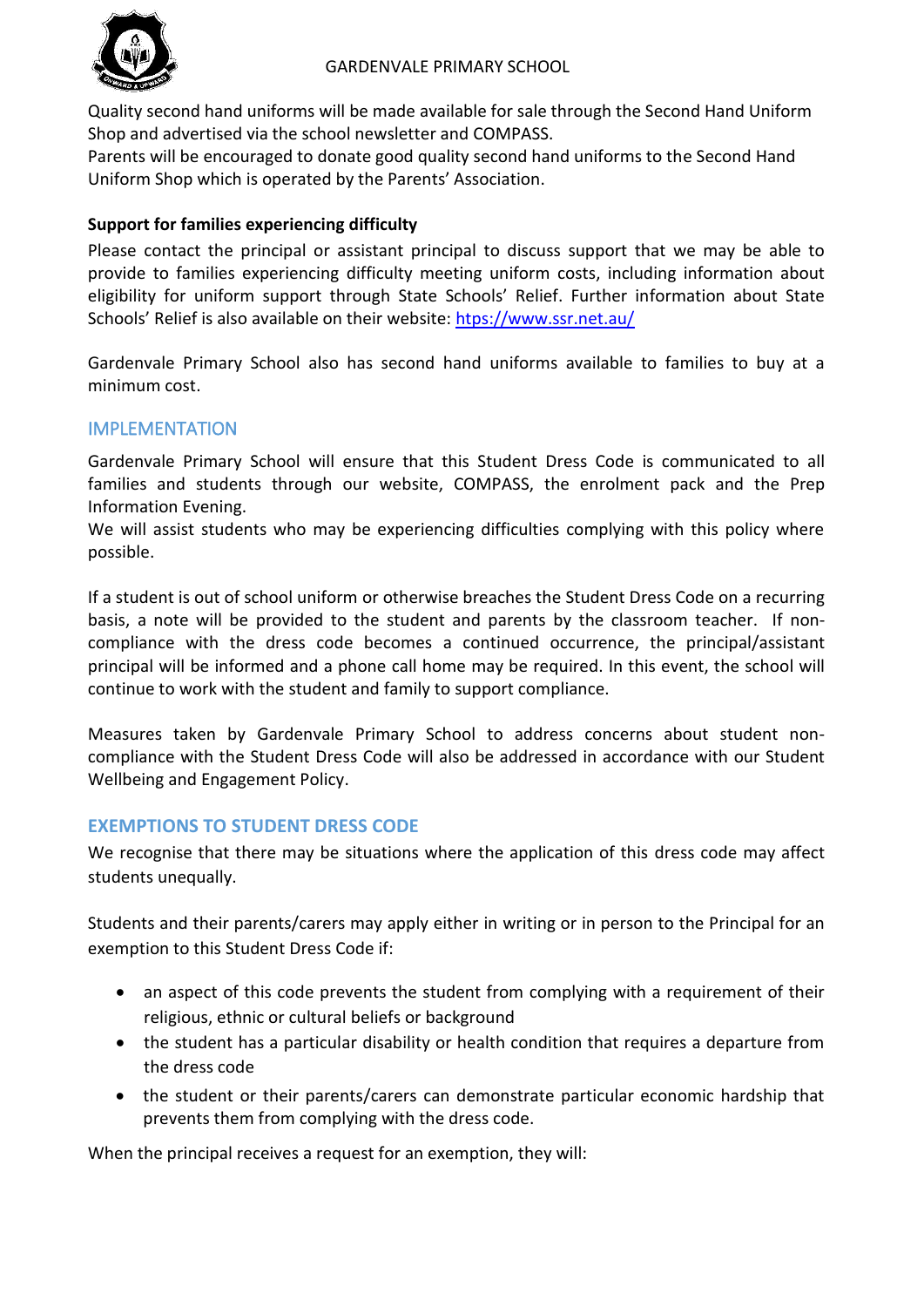

- consider the grounds for the exemption request
- explain the process to the student and/or their parents/carers
- encourage the student and/or their parents/carers to support their application with evidence.

The principal or assistant principal will then try to negotiate a resolution that is acceptable to all parties. If an exemption is not allowed, then written reasons will be provided to the student and/or their parents or carers.

# **CONCERNS ABOUT THIS STUDENT DRESS CODE**

Gardenvale Primary School welcomes feedback from the school community in relation to this Student Dress Code. If you have a concern or complaint about the Student Dress Code, further information about raising a concern or complaint is available in our school's *Parent Complaint Policy*, available on COMPASS or our website.

# FURTHER INFORMATION AND RESOURCES

- Sunsmart Policy
- Parent Complaint Policy
- Student Wellbeing and Engagement Policy
- Department of Education and Training [Student Dress Code](https://www2.education.vic.gov.au/pal/student-dress-code/policy)
- Department of Education and Training [Student Engagement policies and guidelines.](https://www2.education.vic.gov.au/pal/student-engagement/policy)

## REVIEW CYCLE

This policy was last updated in March 2021 and is scheduled for review in March 2022. School Council approved 16 /3/21